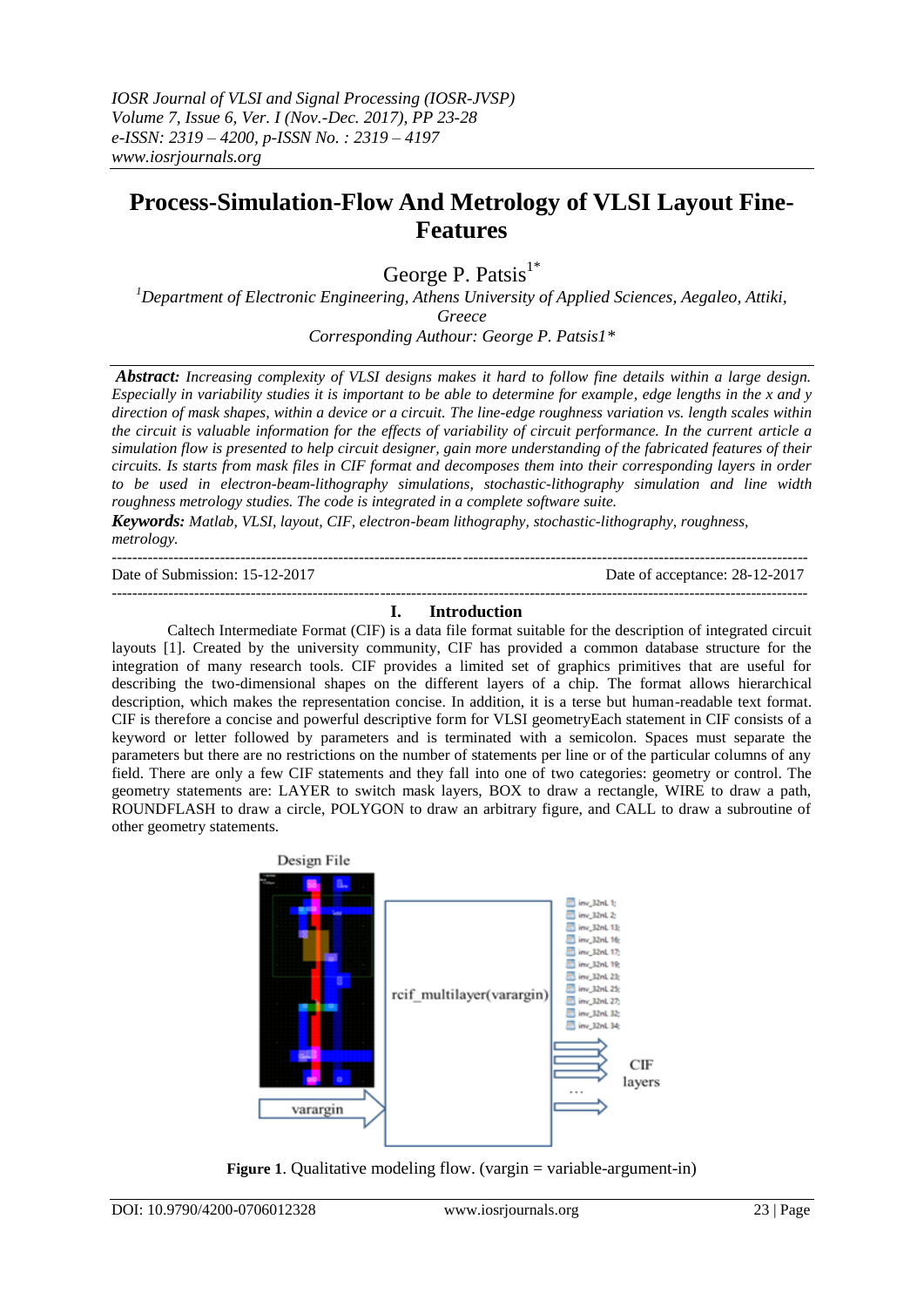Figure 1 shows an overall qualitative presentation of the fist step of the current simulation flow. A mask file of a cirguit file (Design File, in this case an inverter-gate) stored in CIF format is provided as input to a Matlab code function (rcif multilayer.m), which produces a directory containing each mask layer as a separate CIF file.Figure 2 shows the decomposed series of layers (each one saved as a separate text file). Such layermasks can be imported in the electron-beam lithography simulator developed by the author [2] and produce an exposure-pattern (energy deposition), which can be analyzed for proximity-effects and any type of size-pattern analysis.



**Figure 2**. Decomposition of inverter gate into its constituent sublayers.

The complete modeling flow is seen qualitatively in Fig. 3.



**Figure 3**. Simulation flow of electron beam exposure to metrology. PEB stands for Post-Exposure Bake.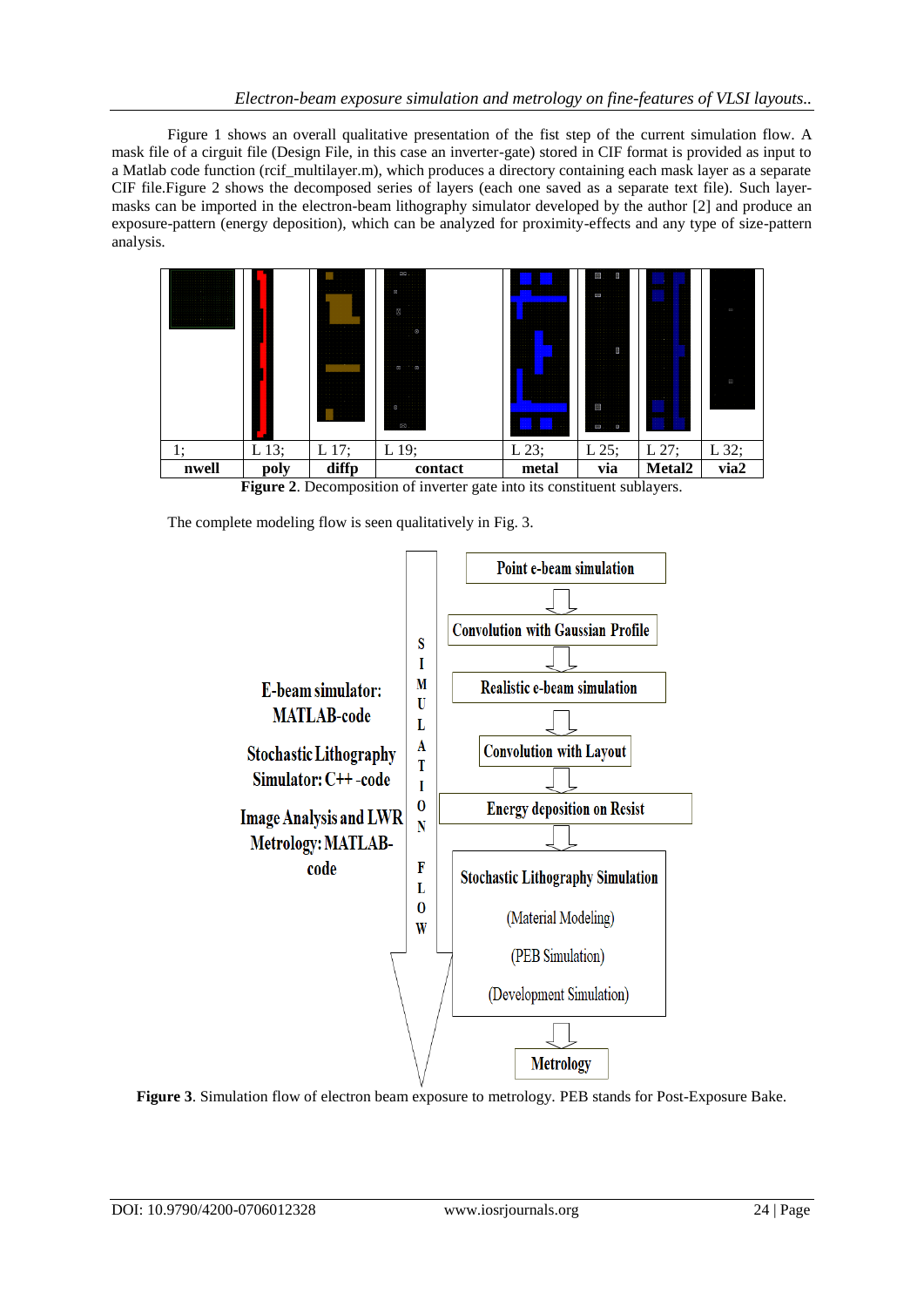## **II. Qualitative Description Of The Proposed Simulation Flow**

The starting point is that of electron beam exposure simulation, where electrons are considered as particles colliding with the matter of the photoresist and the substrate. Figure 4 shows qualitatively the modelling approach for the simulation of electron transport in matter. Collisions are random events in the materials found along the electron track. Using a suitable discretization, the energy deposition in the resist and the substrate is obtained [3].



**Figure 4.** (a) Qualitative description of the electron scattering process and energy deposition in photoresist and substrate (in this case the substrate is considered as a multilayer of Mo/Si layers). (b) More detail in the electron scattering process. T0 is the initial electron energy which dissipates in the resist (PMMA in this case) and in the multilayer substrate, with each collision event.

Figure 5 presents the electron energy deposition function (EDF) in  $keV/nm^3/electron$  of an initially  $E_0$ =100keV electron beam impigin on 150nm PMMA photoresist on top of 40 layers of Mo/Si. 100000 electron trajectories have been simulated. In order to obtain a realistic electron-beam, the initial point beam is convoluted with a gaussian profile function (with 30nm standard deviation) and the result is also seen in Fig. 5. The multilayer stack was considered in order to check the effect of the increased backscattering attenuation of a high atomic number material (Molybdenum in this case).



**Figure 5**. Point-spread function (PSF) squares corresponds to energy deposition function (EDF) for the simulation scenarios of electron-energy and material stack, and the continuous line to the smoothened version of the EDF which is used for convolution with the Gaussian shaped beam. The dashed line is the final Gaussianconvoluted EDF used in the current work for writing the layouts.  $N_L$  is the number of Mo/Si layers in the substrate stack.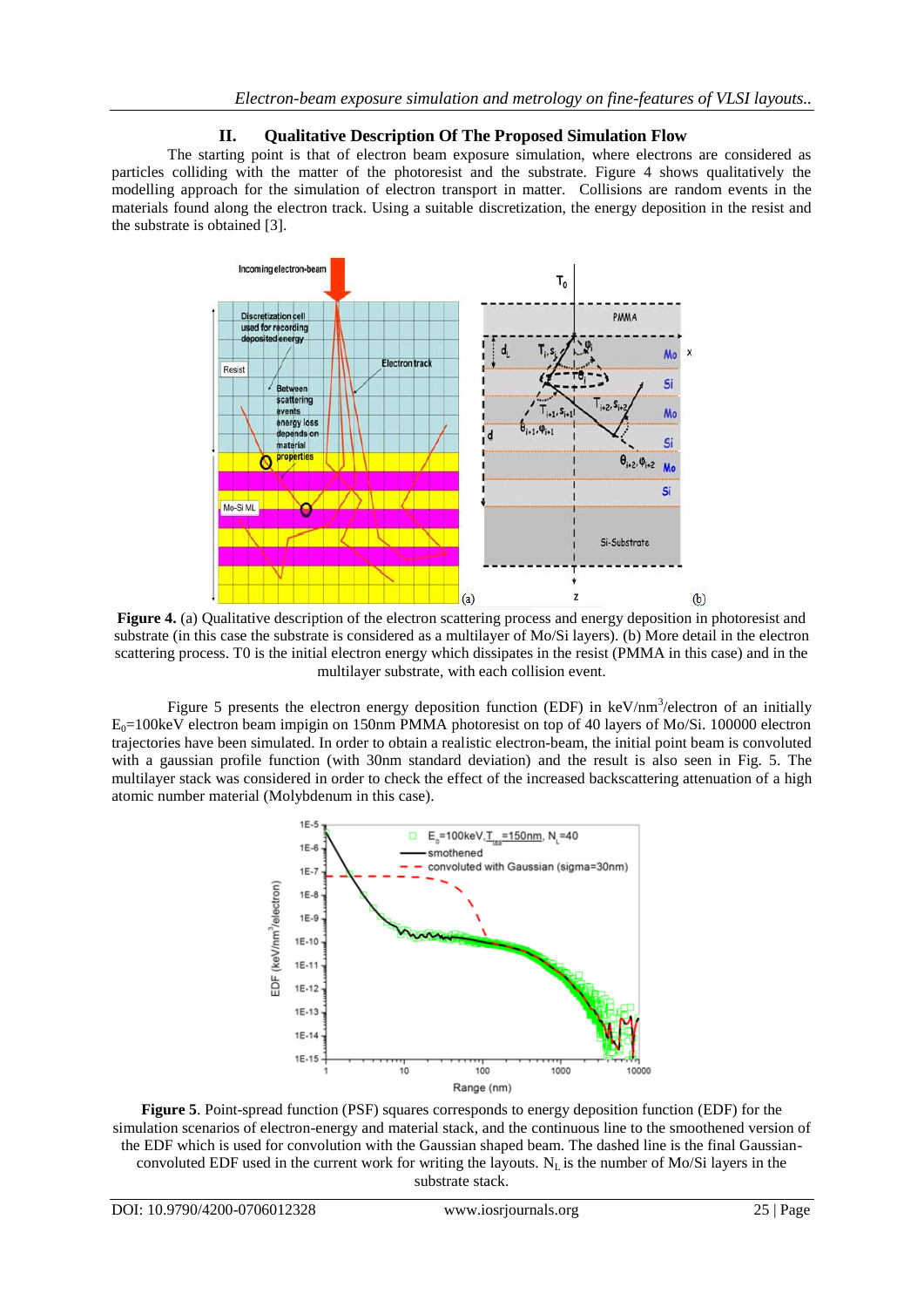The patterns were simply closely spaced single exposures. In order to simulate a real beam, this function is then convoluted with a Gaussian profile with sigma matching the experimentally determined one as possible. The effect of convolution on the original point spread function is to smooth and flatten energy deposition from the point of origin up to about beams' sigma (e.g., 30nm). Then is decreasing up to 50-100nm and then again is producing a smooth and slowly decreasing energy deposition tail up to ranges far exceeding 1μm. This tail is due to backscattered electrons from the substrate depositing small amounts of their energy over a long distance from the point of beam origin. The use of a high atomic number Mo layer between resist and silicon substrate, leaves the energy deposition up to 80-100nm range unchanged. In addittion, decreasing by almost two orders of magnitude the deposited energy of the tail, the amount of backscattered electrons from the substrate to reach the resist film is being decreased. The convoluted point spread function is used to expose, point – by – point a desired pattern mask, which is input to the process as a CIF file. The user has to specify only the distance between the adjacent point exposures and the software will do the rest, producing the energy deposition matrix for the corresponding pattern. At this point, one is able to either perform metrology on the energy deposition and obtain a first idea of the final pattern on the photoresist considering a simple on-off dissolution algorithm, or can proceed using more advanced dissolution models (as is proposed here) using an elaborate stochastic lithography simulator which models the photoresist polymeric structure, the post-exposure bake acid diffusion (in the case of chemically amplified photoresists) and the stochastic nature of the development process [4]. Figure 6a shows a front view (with resist depth) of the stochastic lithography simulator. Photoresist's polymer chains are modeld as self-avoiding and mutually excluded random walks in this case. The green color represents the acid diffusion area after post exposure bake simulation in the case of chemically ampliefied photoresists. Edge roughness is seen in this case after development. Figure 6b shows a top-down view of a photoresist area, with acid diffusion profile, and Fig. 6c, the profile after dissolution.



**Figure 6**. (a) Front view (with resist depth) of the stochastic lithography simulator. Photoresist's polymer chains are modeld as self-avoiding and mutually excluded random walks in this case. The green color represents the acid diffusion area after post exposure bake simulation in the case of chemically ampliefied photoresists. Edge roughness is seen in this case after development. (b) Top-down view of a photoresist area, with acid diffusion profile, (c) after dissolutionFinally, metrology can be performed as well on the developed photoresist profiles for deep understanding and quantification of the overall fabrication process. The metrology software is also developed in house, in matlab and incorporates image analysis and advanced edge extraction techniques and statistical analysis [5], [6]. Figure 7 shows compactly, the metrology's work in order to obtain the edges of the layout. Then any kind of analysis on the edges can be programmed.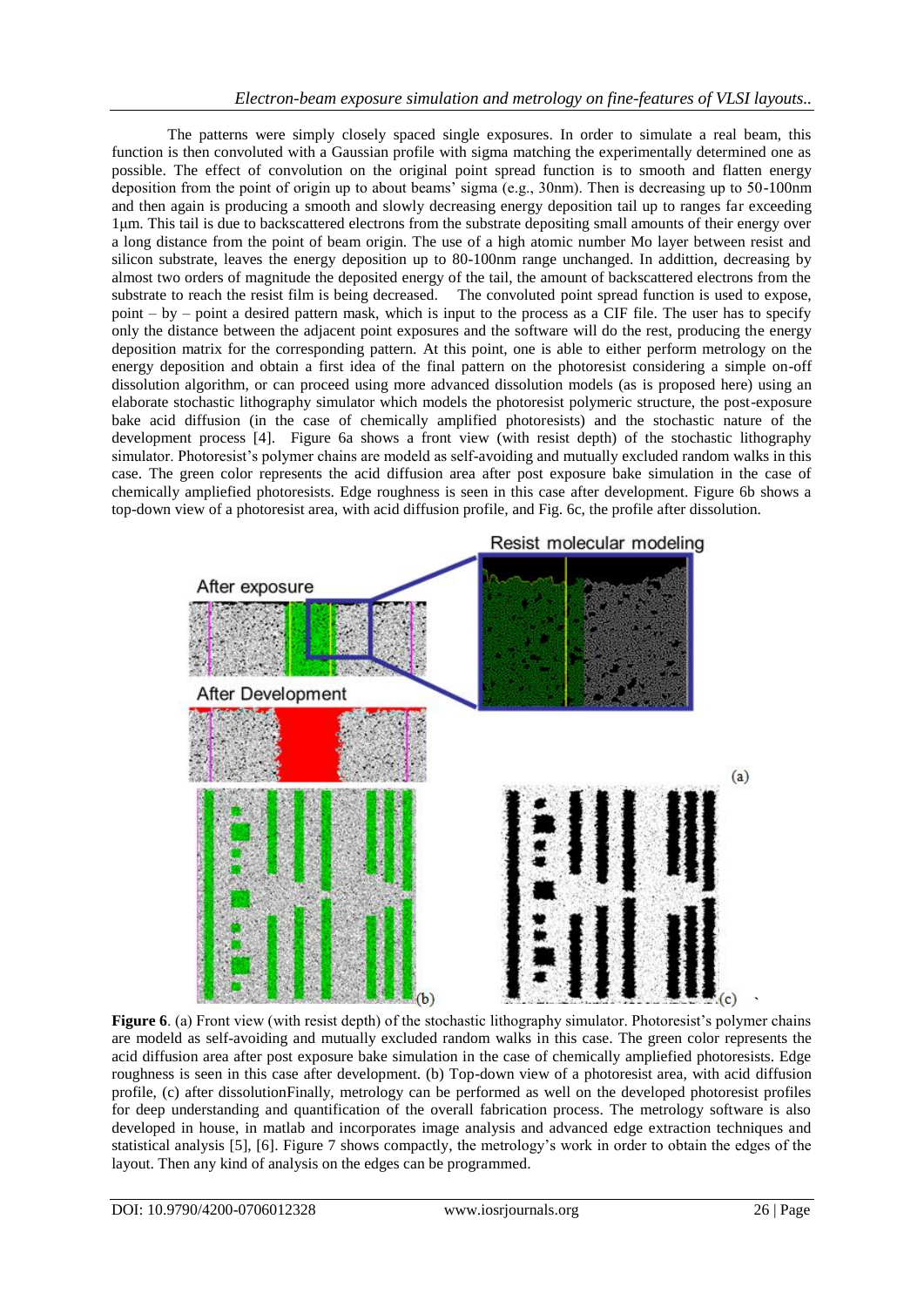

**Figure 7**. Example of the metrology process (in this case on an actual scanning electron microscopy image of photoresist lines spaces).

Using this simulation tools, one is able to simulate and quantify quite complex layouts as seen in Fig. 8, where the metrology on the energy deposition and on the final photoresist pattern can reveal the effects of the processing parameters on the final layout. This information could then be directed to layout designers to close the loop of design-fabrication process.



**Figure 8**. (a) Metrology on electron-beam energy deposition profile. (b) Metrology on the photoresist profile, after stochastic lithography simulation.

Finally, the in-house developed software-Graphic User Interface (GUI) for the whole analysis is seen in Fig.9.

## **III. Conclusion**

Design and fabrication of integrated circuits are so far performed by groups of individuals that do not have much interaction. In this work a simulation flow was presented that enables a circuit designer to obtain both qualitative and quantitative idea of the fabrication aspects of his design, through specific modeling of each stage of the lithography process. Electron-beam exposure is used to define very fine feature on a circuit mask. The information obtained from the metrology of the finally fabricated layouts can be directed back to the designer in order to modify appropriately his design.